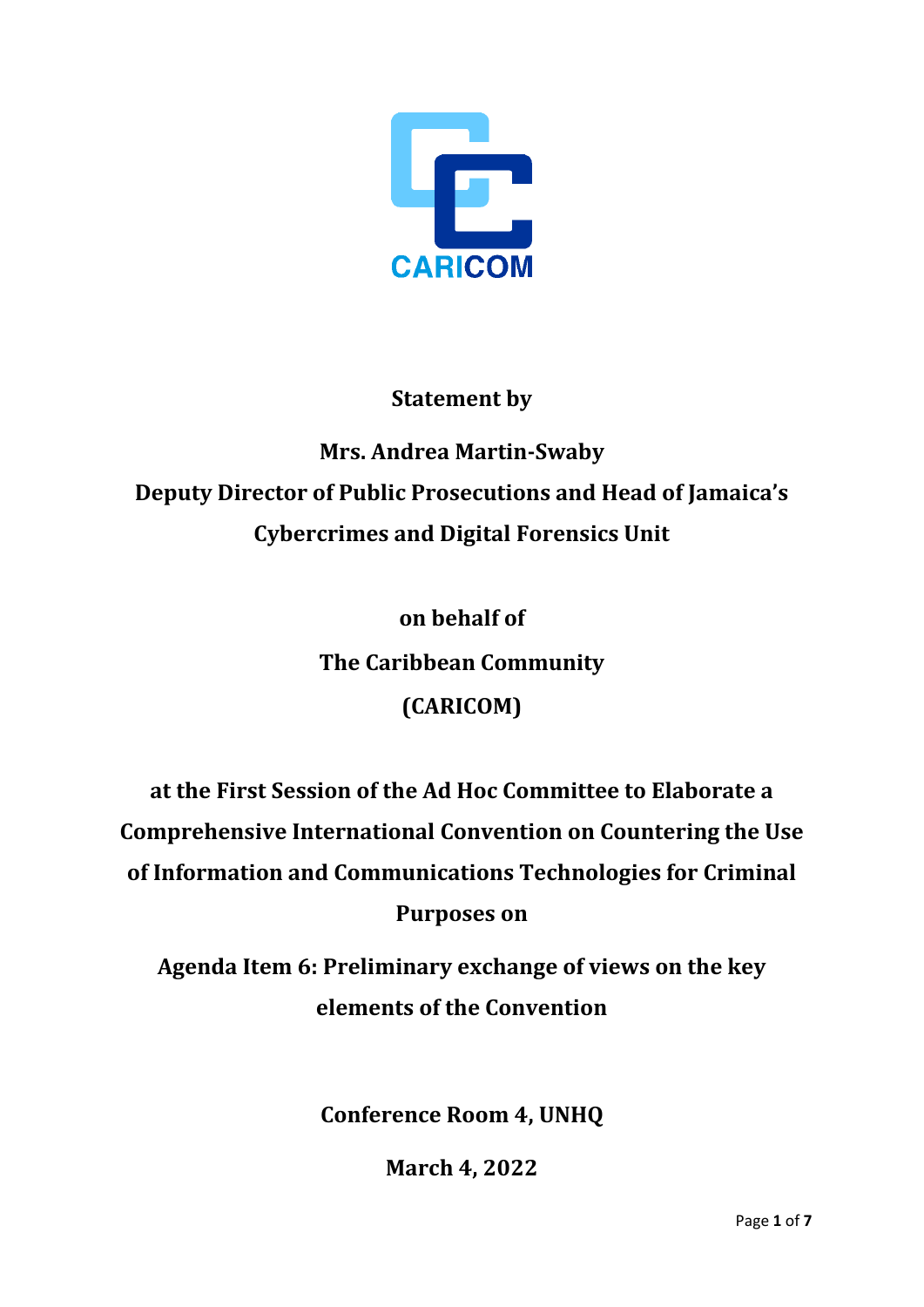## **Madame Chair,**

I have the privilege of delivering this statement regarding the key elements of the Convention, on behalf of the fourteen (14) member states of CARICOM.

CARICOM believes that, if we are to achieve the proposed objectives of the Convention, there are several key areas which must be addressed. However, this is by no means an exhaustive list.

#### **GENERAL PROVISIONS**

CARICOM is of the view that the aspect of the new instrument which deals with the issue of general provisions should include the definitions of terms and, as has been stated before, the objectives and scope of the instrument should reflect respect for the principle of sovereignty, as well as indicate that the full and equal enjoyment of human rights will form the underlying basis of the Convention.

#### **CRIMINALIZATION**

In terms of criminalization, Madame Chair, CARICOM would suggest the following as key elements for the consideration of the Ad Hoc Committee:

1. **The Outline of Computer Dependent Crimes** – This will form the foundation of the instrument and should include a technologically neutral outline of the offences which affect the integrity, confidentiality and availability of computer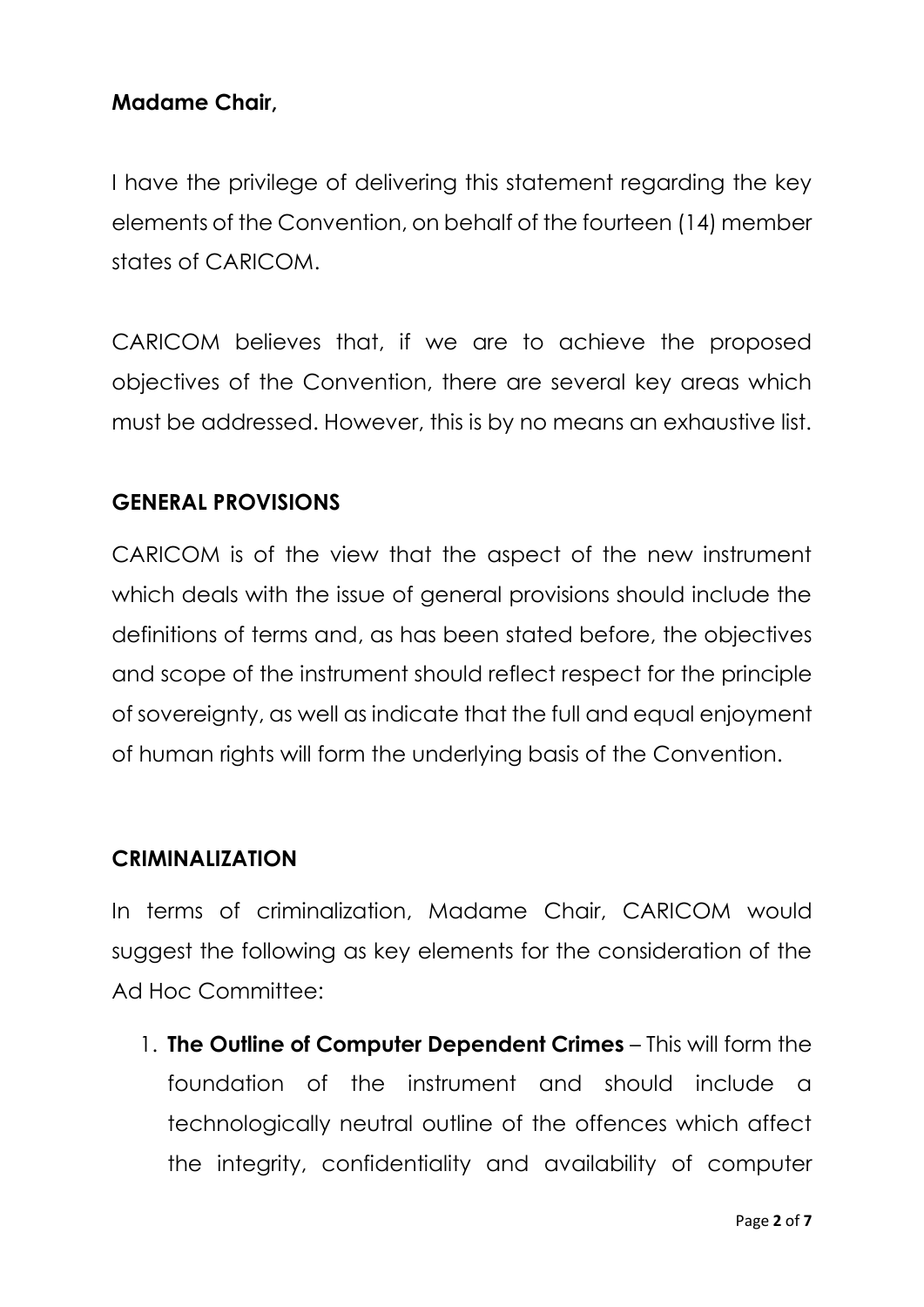systems and data – to include Illegal/ Unauthorised Access, Illegal/ Unauthorized Interception/, Illegal/ Unauthorized Interception of Data, Data Interference & System Interference, Misuse of Devices;

- 2. **Computer Enabled Crimes –** There should be a list of computer enabled crimes to include Computer Related Fraud & Computer Related Forgery; Infringement of Copyrights;
- 3. **Content Related Offences –** These would include offences related to Child Pornography; Violation of Privacy – Revenge Pornography/ Non-Consensual Distribution of Sexual Images. The latter, Madame Chair, is perhaps the most effective method of "naming and shaming" an individual and not only leaves the victim almost defenceless, but also unable to control the reach of the transmission of that data on the internet. It is a violation of the human right to privacy and the use of ICTs to commit this act changes the nature of the act and almost an entirely new offence which may not be otherwise adequately covered by legislative instruments.

## **INVESTIGATIVE POWERS**

Madame Chair, a further critical area of the instrument will be the necessary investigative powers which would facilitate the effective investigation and ultimately successful prosecution and conviction of individuals who use ICTs for criminal purposes. Regarding these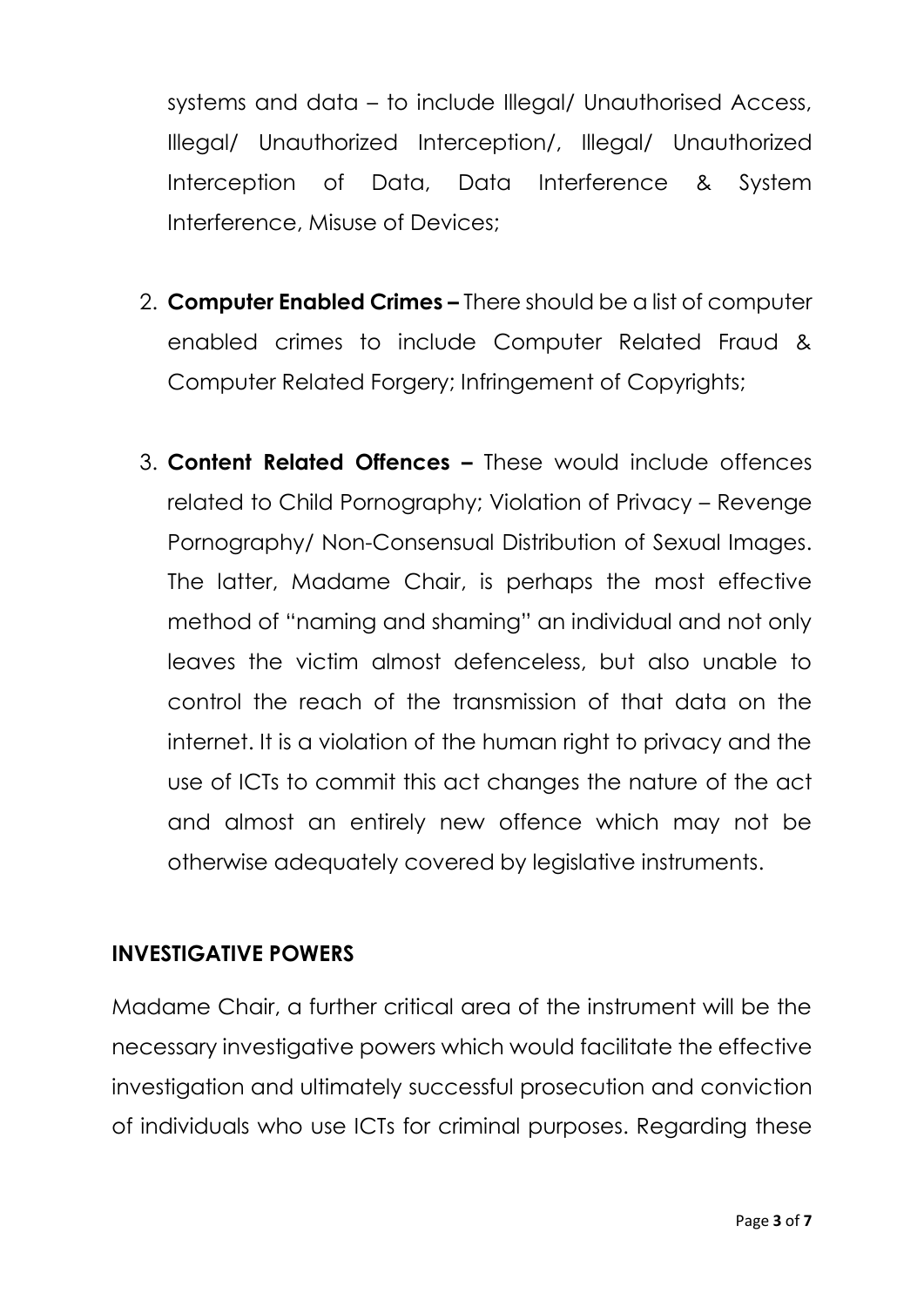investigative powers, key elements will be the treatment of the following tools:

- 1. **Expedited Preservation of Data -** The 24/7 network is critical in respect of securing the expedited preservation of computer material/ data which is needed for a criminal investigation. State parties should be encouraged to implement laws which secure such expedited preservation of data. Due to the transient nature of data, this element of the convention arguably has pride of place as an investigative tool.
- 2. **Production of Data** State parties should be encouraged to implement laws which also facilitate the production of data which is needed for a criminal investigation within a timely manner.
- **3. Search & Seizure of computer material –** The instrument should also include a facility for enabling law enforcement to search and seize computer material which is needed for a criminal investigation.
- 4. **Lawful Interception of Communication –** The new instrument should encourage member states to implement laws which facilitate the interception of live communication in circumstances which justify this invasive method of surveillance.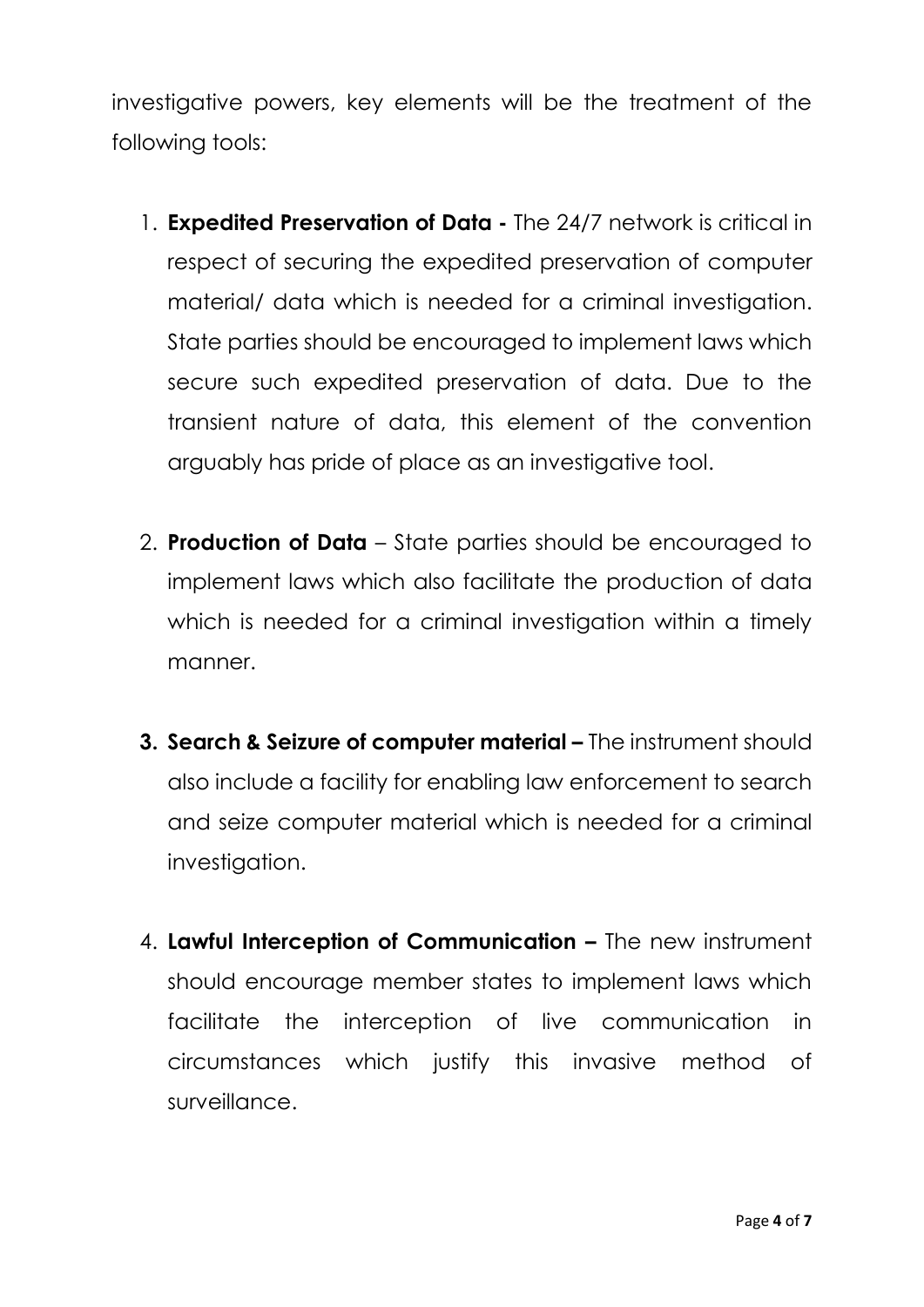5. **Technical Assistance and Capacity Building** – For small developing states like CARICOM that continue to grapple with resource constraints, it is paramount that for capacity building be included as a key element in the development of the Convention.

# **JURISDICTION AND JOINT INVESTIGATIONS**

CARICOM believes that another key element of the convention will be the treatment of the issue of **Jurisdiction and joint investigations. –** The treatment of the issue of Jurisdiction in Article 15 of UNTOC and joint investigations which was dealt with in Article 19 of the UNTOC.

## **INTERNATIONAL COOPERATION**

The treatment of the issue of International co-operation will be very important in this convention. There should be the following;

- 1. General principles relating to international cooperation in its broadest sense, including both informal cooperation as well as cooperation on the basis of relevant international instruments;
- 2. Extradition;
- 3. Mutual Legal Assistance Keen attention must be placed on international cooperation where such data is needed for a criminal investigation which is being conducted in the territory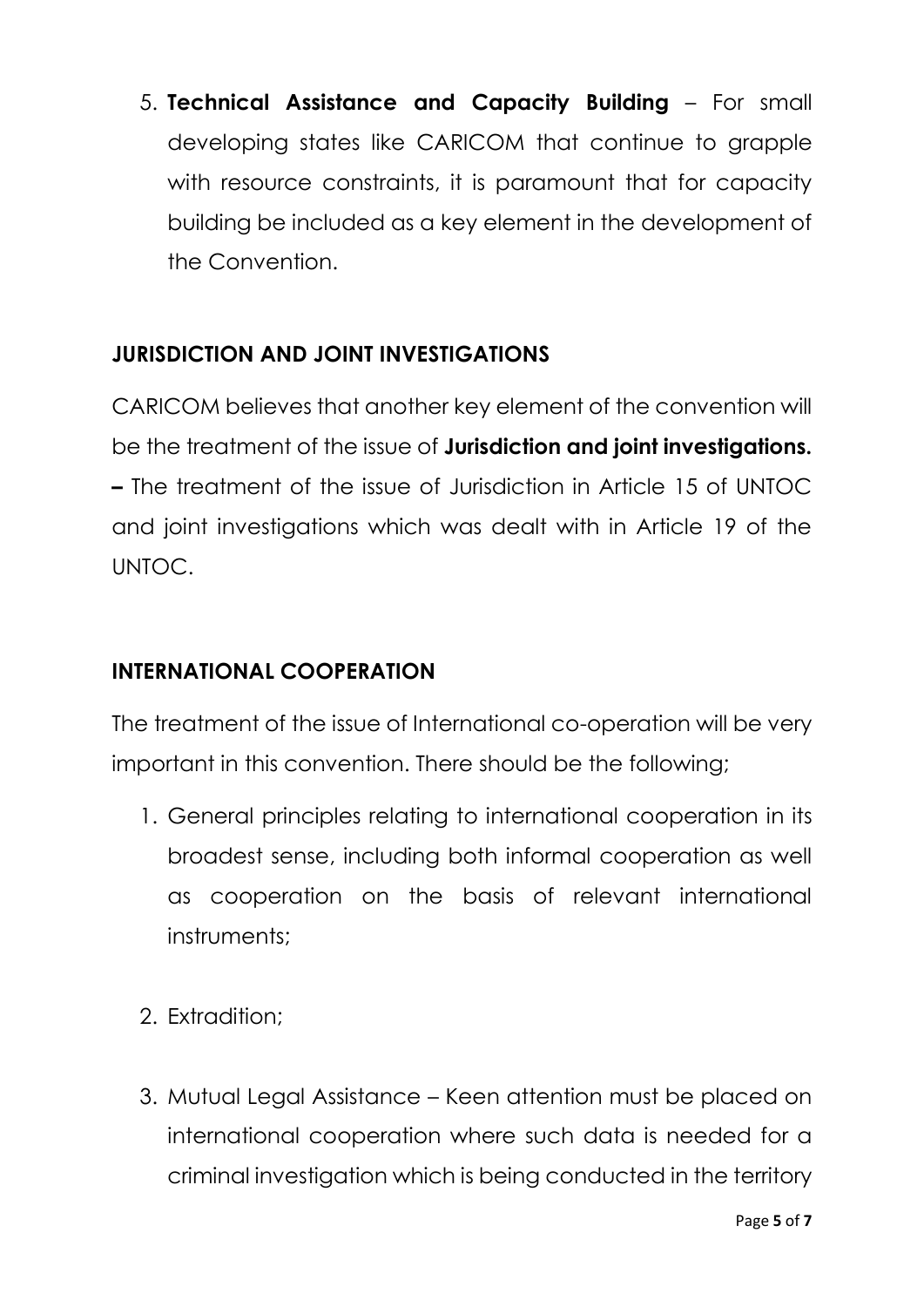of a member state. Careful attention must be paid to the existing mutual legal assistance regime and the pace at which international cooperation is achieved using this tool. CARICOM believes it takes too long and is ill-suited for electronic evidence which may be needed urgently to further a criminal investigation or to prevent a serious crime being committed. This instrument should pay careful attention to whether a special road map could be inserted in respect of how to seek to expedite not only the preservation of data, but also the production and transfer of data. The 24/7 network, which is often utilized for the preservation of data, could be extended beyond law enforcement to law enforcement to include the officers within the states who are points of contact in relation to securing the production of data where a viable, credible and sound criminal investigation is being conducted. CARICOM is not saying that we must do away with Mutual Legal Assistance. However, CARICOM believes that the time has come where we look carefully at Mutual Legal Assistance and its relationship with the gathering of digital evidence and seek to re-define or enhance the capabilities of member states to act quickly in producing the data, and seek to overcome the bureaucratic nature of the existing Mutual Legal Assistance process as it applies to traditional offences. This will be a key element of this new instrument.

4. Asset Recovery – Confiscation of the benefit of cybercrimes, as well as international cooperation in the respect of asset